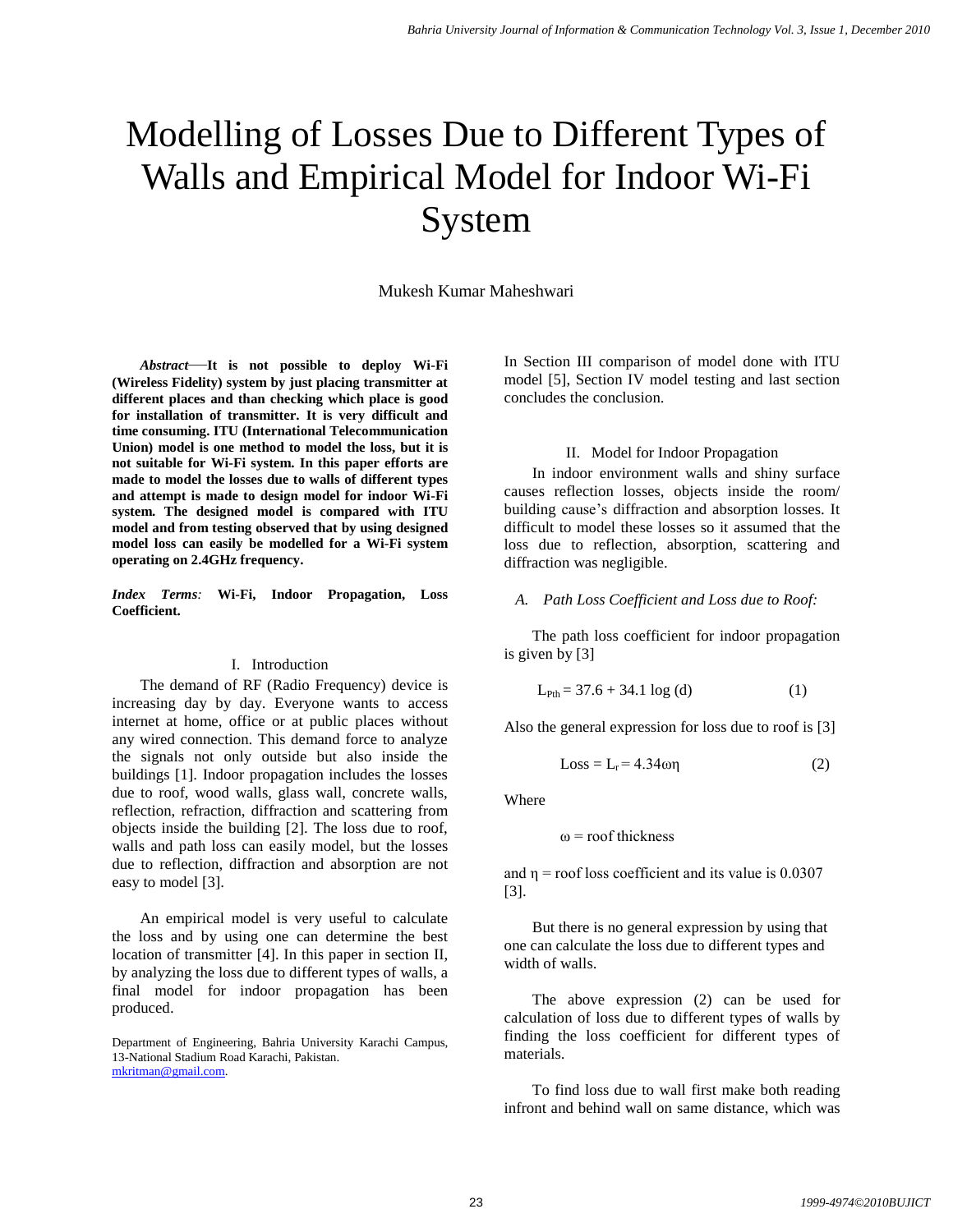done by calculating path loss from above path loss equation for both infront and behind. Subtracting the path loss of smaller distance from longer distance reading and adding the result to received signal strength of longer distance makes both readings on same distance. In case of glass wall width is very small 1cm or 2cm and it makes no difference as compare to brick and wood walls [3].

#### *B. Losses due to Glass Wall:*

Figure 1 shows the log (d) versus power received infront of glass wall (shown by  $\Diamond$ ) and behind the glass wall inside the room (shown by \*) of width 1cm.

Due to shiny surface of glass there are much variation in signal strength has been observed. When best line is fitted in both data using least square error estimation it observed that at log (d) 9.8 the loss is0.5 dB and its value is increased to 0.75 dB when log (d) is 11.2.

The other four observations are taken double glass wall of width 2cm. It was found that loss has value of 1.41, 1.25, 1.30 and 1.52dB.

From above observation the loss due to glass wall of width 1cm is 0.75dBm and loss due to glass of width 2cm is 1.52dB. On safe side the value of loss is 1dB for 1cm width and 2dB for 2cm width



Fig.1. Log (d) versus Power Received in front and behind glass wall.



Fig.2. Log (d) versus power received in front of wood wall (blue line) and behind wood wall (red line).

has been taken.

From loss due to Roof [3]

$$
Loss = 4.34\omega\eta
$$

And the loss due to glass of width 1cm is 1dB

Therefore

 $η = 0.23$ 

*C. Losses due to Wood Wall:*

From figure 2 it observed that both lines in front, behind are parallel and loss due to wood wall is 3dB. The other three observations were also taken on three different wood wall of width 10cm and it was founded that the loss has value of 3.12 dB, 3.39 dB and 2.87 dB. On safe side 3.5dB value of loss is acceptable for wood wall of width 10cm.

Since the loss due to roof [3]

 $Loss = 4.34$ ωη

Since  $\omega$ =10cm and loss is 3.5dB

Therefore  $\eta = 0.0806$ .

*D. Losses due to Brick Wall:*

In same way different observation has been taken on the brick wall of different width. It was founded that the two brick wall of thickness 12cm has loss of 3.85dB, 3.70 dB and brick wall of width 24cm has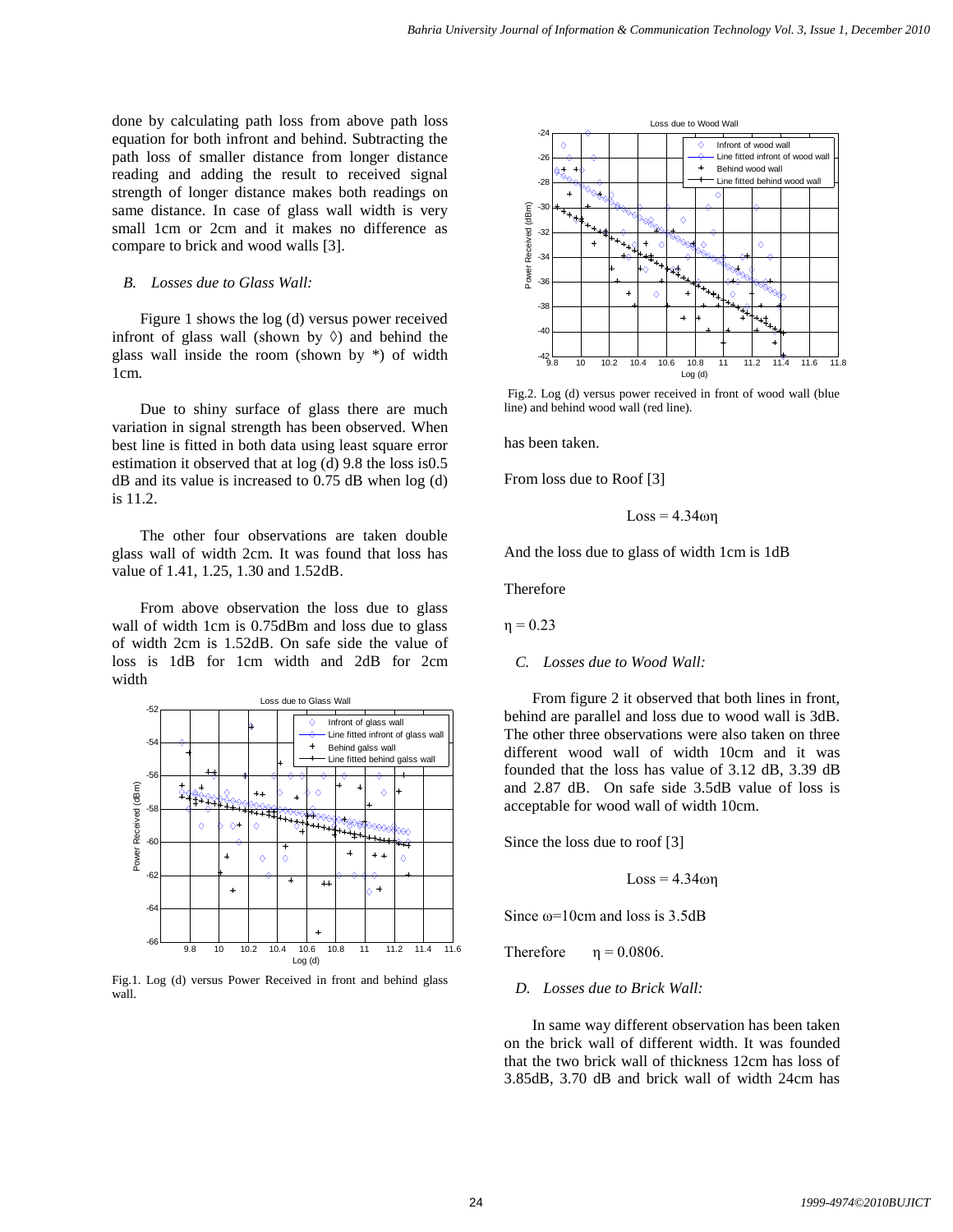loss of 6.55 dB. On safe side the loss values 4dB for 12cm width and 7 dB for 24cm width has be taken.

From loss due to roof [1]

$$
Loss = 4.34\omega\eta
$$

As the loss has value of 7dB for 24cm brick wall

Therefore  $\eta = 0.067$ 

By substituting η (width of wall) 12 cm, the loss found is 3.5dB, which is near to practical value.

#### *E. Combining all the Losses:*

By combing path loss coefficient, loss due to roof, loss due to brick, glass and wood the total loss becomes

 $L_{total} = 37.6 + 34.1 \log 10 (d) + n L_r + n_1 L_{g\omega+} n_2 L_{w\omega+}$  $n_3$   $L_{\text{box}}$ .

where  $d = distance$  in meters

 $L_r =$ loss due to roof

 $n =$  number of roofs between transmitter and receiver

 $L_{\text{go}} =$  loss due to glass walls

 $n_1$  = number of glass walls between transmitter and receiver

 $L_{wo}$  = loss due to wood walls

 $n_2$  = number of wood walls between transmitter and receiver

 $L_{b\omega}$  = loss due to brick walls

 $n_3$  = number of roofs between transmitter and receiver

And the loss due to roof and walls can be found by

 $L_r = L_{gw} = L_{bw} = L_{ww} = Loss = 4.34\omega\eta$ 

where

 $\omega$  = width of the roof/wall in cm

 $\eta$  = loss coefficient, 0.0307 for roof, 0.2304 for glass wall, 0.0607 for brick wall, 0.0806 for wood wall.

Due to persons movement and how device is held on receiver side, a variations of 3-4dB in signal strength has been observed.

### III. Comparison with ITU

According to ITU model the total loss is give by [5]

 $L_{\text{total}} = 20 \log_{10} f + N \log_{10} d + L_f(n) - 28$  (4)

ITU model for indoor propagation is only useful when transmitter is located on the roof of building [6]. It is more general model.

In figure 3 the straight line shows the loss modelled by ITU model and line with square shows the loss modelled by designed model. In this case only one roof was considered between transmitter and receiver. It was observed that at distance of 1m the loss modelled by ITU model is 54.6 dB and loss modelled by designed model is 41.7 dB. The loss using ITU model is high because it takes in account 15 dB of loss for single roof while loss by designed model is 4 dB.

The loss model by designed model depends upon the thickness of the roof. The difference of loss is 12 dB at 2m and 11dB between 2-3m and 10dB between 3- 4m. In the case of transmitter and receiver on same floor then ITU model fails because this model does not include the loss due to walls, it only makes count the loss due to roof. This model is not well suited in case of Wi-Fi because of more than one transmitter on one floor and also it depends on the shape and size of building.



Fig.3. Comparison of ITU model with Model designed.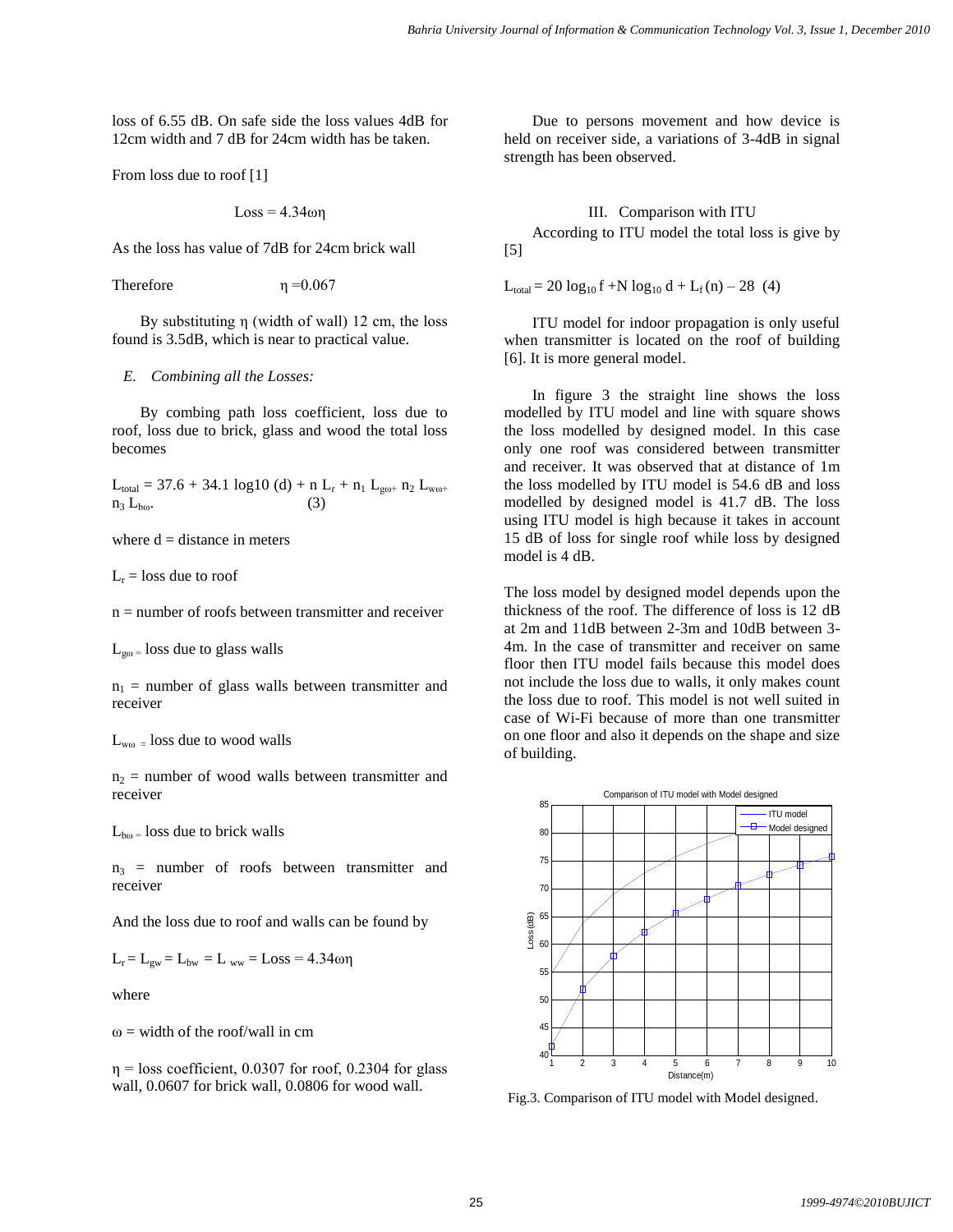# IV. Model Testing

# *A. Model Testing at Location One:*

The transmitter was located at stairs on 2nd floor having height of 8.73m from ground and the receiver was on  $3<sup>rd</sup>$  floor at height of 9.9m. The difference in height of both was 1.17m. The obstacles between transmitter and receiver are one roof of 30cm, two concrete walls of 22cm and 30cm respectively and one wood wall of 10cm.

Figure 4 shows the coverage obtained on  $3<sup>rd</sup>$ floor. Signal attenuates due to reflection and absorption causes by roof, brick and wood walls. Opposite to transmitter an elevator and some metal pipes were there, which also causes absorption and reflection losses. Furniture was also presence which causes absorption, diffraction and reflection losses.

In figure 4 the red colour shows the signal strength greater than -78dBm which was received beside the door. Signal strength between -78dBm to - 81dBm showed by pink colour which received just beside the wood walls. Yellow colour represents the signal strength between -81dBm to -84dBm and in most of the area this strength was received. The signal strength received in the above below right corner was less than -84dBm which was near to threshold and some of the time connectivity has been lost due to very low signal strength. Coverage obtained using designed model was shown in the figure 5. In that figure the transmitter was located by "X" (red colour).



Fig.4. Signal strength received in 3rd Floor Lab.



Fig.5. Coverage obtained using Designed Model.

Received signal strength was between -72dBm to -75dBm shown by red colour in bottom left corner, while in figure 4 it was -78dBm shown in red colour. The difference between theoretical and measured is of 5dB. As move away the signal strength between - 75dB to -78dbm shown by pink colour, -78dBm to - 81dBm shown by orange colour and in right corner was less than -81dBm. The difference between practical and measured in centre of lab was around 3dB.

# *B. Model Testing at Second Location:*

In second case the transmitter was located on  $4<sup>th</sup>$ floor and receiver on  $5<sup>th</sup>$  floor. The height difference between transmitter and receiver was 3.85m. There was one roof of thickness 30cm, on concrete wall of 30cm and 4 glass walls each of width 2cm between transmitter and receiver. Glass walls causes' reflection, glass frame made of aluminium, concrete walls and roof causes diffraction, absorption losses.

Beside the gate shown in red colour figure 6 the signal strength received was greater than -79dBm. The most of the area was yellow colour and the received signal strength in that area was between - 79dBm to -83dBm. The blue area represents the signal strength less -83dBm, at this signal strength some time connection is available some time no connection.

In Figure 7 "X" represents the transmitter on  $5<sup>th</sup>$ floor while receiver on  $4<sup>th</sup>$  floor. The signal strength in central area was between -75 to -81dBm and near to opposite wall shown by blue colour is less than - 81dBm. The difference between measured and calculated using designed model is 4-5dB**.**